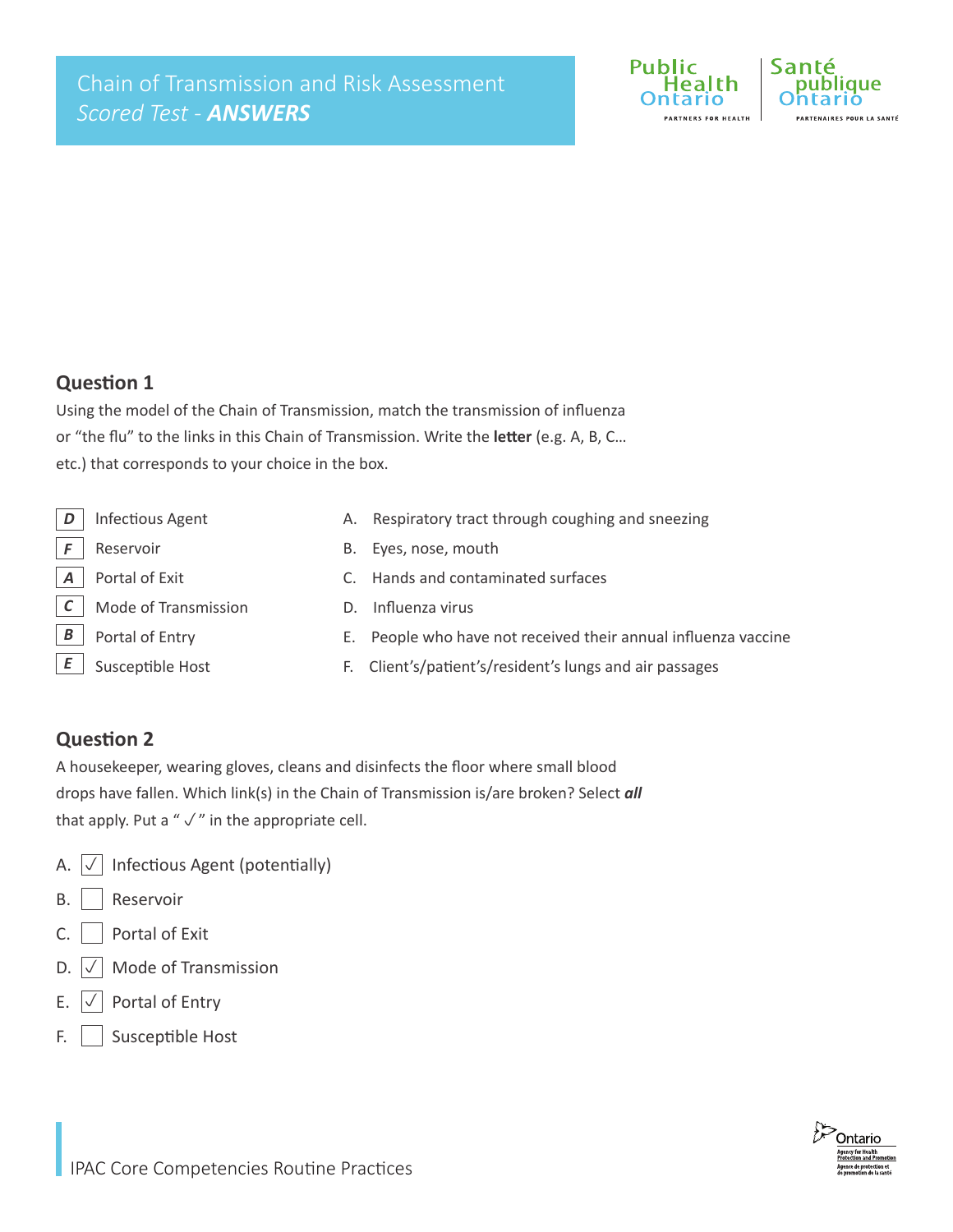# Chain of Transmission and Risk Assessment *Scored Test - ANSWERS*



## **Question 3**

What should you do first before you either perform wound care on a client/patient/resident or clean his/her environment? Put a " $\sqrt{ }$ " in the appropriate box.

- A.  $\boxed{\checkmark}$  Perform a risk assessment  $\boxed{\checkmark}$
- B. Check the medication cart
- $C.$  Gather equipment and supplies
- D. Document admission history

## **Question 4**

Which question(s) is/are appropriate when performing a personal risk assessment? Put a " $\sqrt{ }$ " in the appropriate box. Check *all* that apply.

- A.  $\boxed{\vee}$  How skilled am I at this task?
- B.  $\boxed{\vee}$  How cooperative is my client/patient/resident?
- C.  $\parallel$  How is my supervisor going to evaluate my work?
- D.  $|\sqrt{\ }|$  Does my client/patient/resident have uncontrolled drainage?

# **Question 5**

Which of the following activity/activities may reduce the transmission of infectious agents? Put a " $\sqrt{ }$ " in the appropriate box. Check *all* that apply.

- A.  $\left|\sqrt{\right|}$  A health care worker cleans shared care equipment.
- B.  $|\sqrt{ }|$  A health care worker removes a soiled dressing and puts it directly into the garbage.
- $C.$  A health care worker sorts cleaning supplies in the housekeeping cupboard.
- $\mathsf{D}.$  A health care worker removes gloves and gives the resident medication.